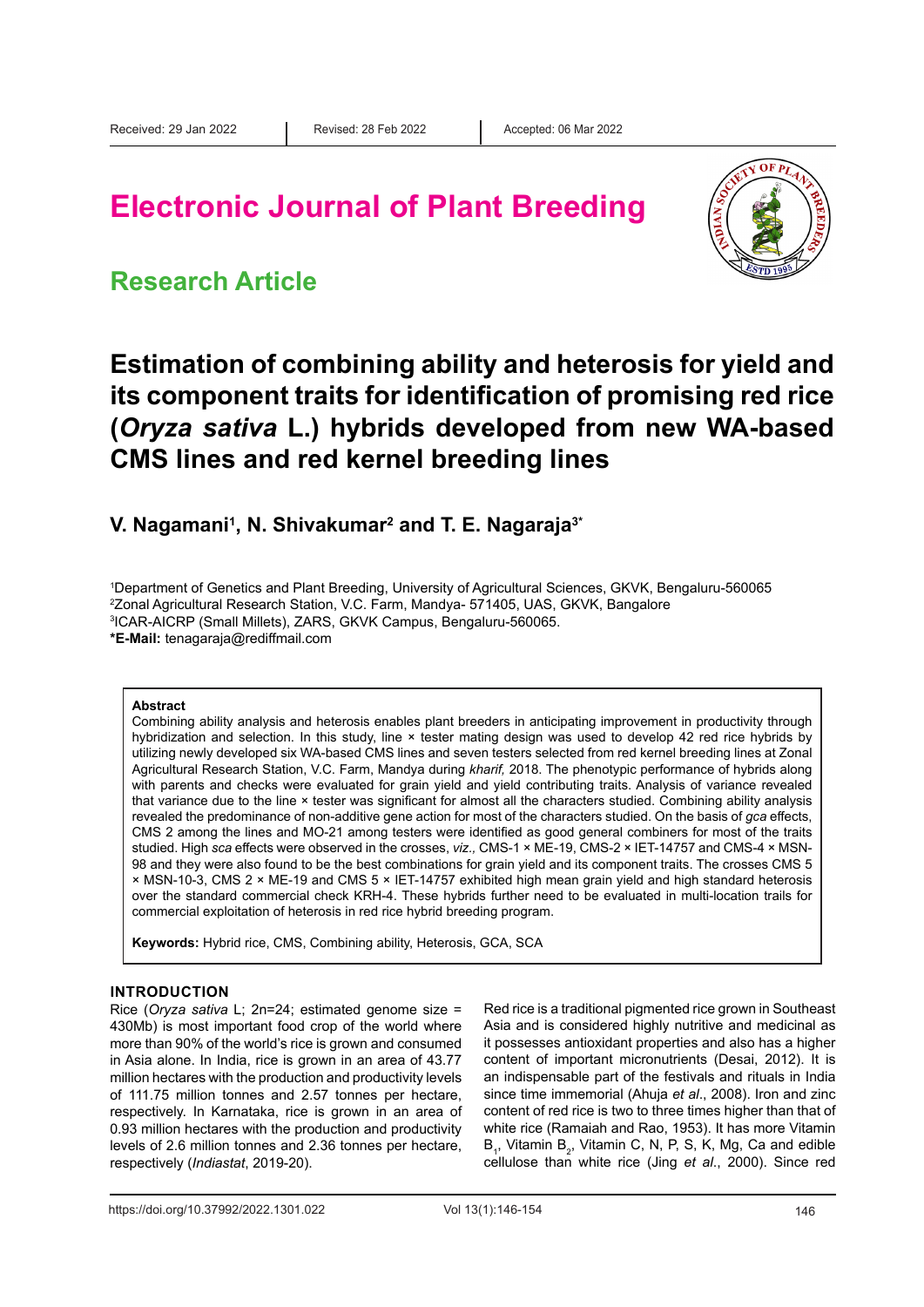rice has many significant benefits on the human health not only in terms of food but also exhibit wide range of peculiarities such as tolerance to drought, flood, pest, diseases, salinity and alkalinity and potential to yield well even under minimum management practices.

In past few decades, the introduction of high-yielding varieties with advent of green revolution and the market demand of white rice have resulted in a drastic reduction of the area under red rice in India. However, scientists in the states of Kerala and Tamil Nadu tried to improve the grain yield and quality of red rice and a number of red rice varieties have been developed and released. But so far there are no commercial red rice hybrids are available in India. Thus, heterosis breeding is used to develop high yielding red rice hybrids with good nutritive quality that would benefit the farming community and also provides health benefits. Heterosis breeding requires the estimation of combining ability that helps in selecting desirable parents for development of superior hybrids. In this context, an effort has been made to identify restores among red kernel breeding lines and effect crosses with available new CMS lines to produce potential red rice hybrids with good grain quality.

#### **MATERIALS AND METHODS**

The experimental material for this study comprised of six newly developed CMS lines having WA type of cytoplasm and seven testers (**Table 1**) by validating SSR markers tightly linked to fertility restoration. These were crossed in line × tester mating fashion during *kharif* 2018 to produce 42  $\mathsf{F}_1$  hybrids by adopting clipping and dusting method of crossing. During summer 2019, the resulted  $F_1$  hybrids were evaluated along with their parents and four checks *viz.,* KRH-4, INDAM-300-02, Jyothi and MSN 99 in RCBD with two replications at Zonal Agricultural Research Station, V. C. Farm, Mandya. The hybrids, their parents and checks were transplanted at one seedling per hill with a spacing of 15 cm × 15 cm. All the recommended package of practices were timely followed to ensure good crop growth and development. Five competitive plants were randomly selected to record the observations on grain yield and its contributing characters *viz.,* days to 50% flowering, pollen fertility (%), plant height (cm), number of productive tillers per plant, panicle length (cm),

number of spikelets per panicle, spikelet fertility (%), 1000-grain weight (g) and grain yield per plant (g). The mean values of these five plants were used for estimation of combining ability analysis (line × tester) as suggested by Kempthorne (1957). The variances for general combining ability (*gca*) and specific combining ability (*sca*) were tested against their respective error variances derived from ANOVA reduced to mean level. Significance test for *gca* and *sca* effects were performed using t-test. The per cent increase or decrease of  $\mathsf{F}_1$  hybrids over mid parent and standard check was calculated to estimate heterotic effects of yield and its related traits. The overall *gca* of parents was calculated based on the methods of Arunachalam and Bandyopadyay (1979) with slight modification as suggested by Mohan Rao (2001).

#### **RESULTS AND DISCUSSION**

Analysis of variance carried out for nine quantitative traits revealed presence of significant difference among the genotypes studied which indicates they are suitable for genetic studies (**Table 2**). The mean sum of squares due to parents was highly significant for all the traits except pollen fertility justifying there is a scope for selection of parents in the present material. The mean sum of squares due to crosses was also found significant for all the traits, indicating the diverse performance of different cross combinations. The variance due to parent vs. hybrids was also found highly significant for all traits revealing the presence of substantial amount of heterosis. The mean squares due to lines were significant for most of the traits studied except pollen fertility, plant height and number of productive tillers per plant. Similarly mean squares due to testers were significant for most of the traits studied except pollen fertility. Mean sum of squares due to lines × testers interaction was highly significant for all the traits indicating that the lines differed significantly from testers for all traits.

The analysis of variance for combining ability revealed that the estimates of SCA variances were predominant for all the characters except panicle length studied as evident by the ratio of GCA and SCA variances (**Table 2**). This indicates predominance of non-additive gene action in respect of all the traits studied and a very good prospect for exploitation of heterosis for improvement

| S. No | Code             | <b>CMS lines</b>           | S. No | Code     | <b>Testers</b>   |
|-------|------------------|----------------------------|-------|----------|------------------|
|       | CMS <sub>1</sub> | KCMS 57 A                  |       | Tester 1 | ME-19            |
| 2     | CMS <sub>2</sub> | KCMS 59 A                  | 2     | Tester 2 | <b>NSN-1-298</b> |
| 3     | CMS <sub>3</sub> | KCMS 54A                   | 3     | Tester 3 | MSN-10-3         |
| 4     | CMS <sub>4</sub> | <b>KCMS 29A / MSN -78A</b> | 4     | Tester 4 | <b>MUKTHI</b>    |
| 5     | CMS <sub>5</sub> | KCMS 55A                   | 5     | Tester 5 | $MO-21$          |
| 6     | CMS <sub>6</sub> | KCMS <sub>63</sub> A       | 6     | Tester 6 | <b>IET-14757</b> |
|       |                  |                            | 7     | Tester 7 | <b>MSN-98</b>    |

**Table 1. List of CMS lines and testers used in the study**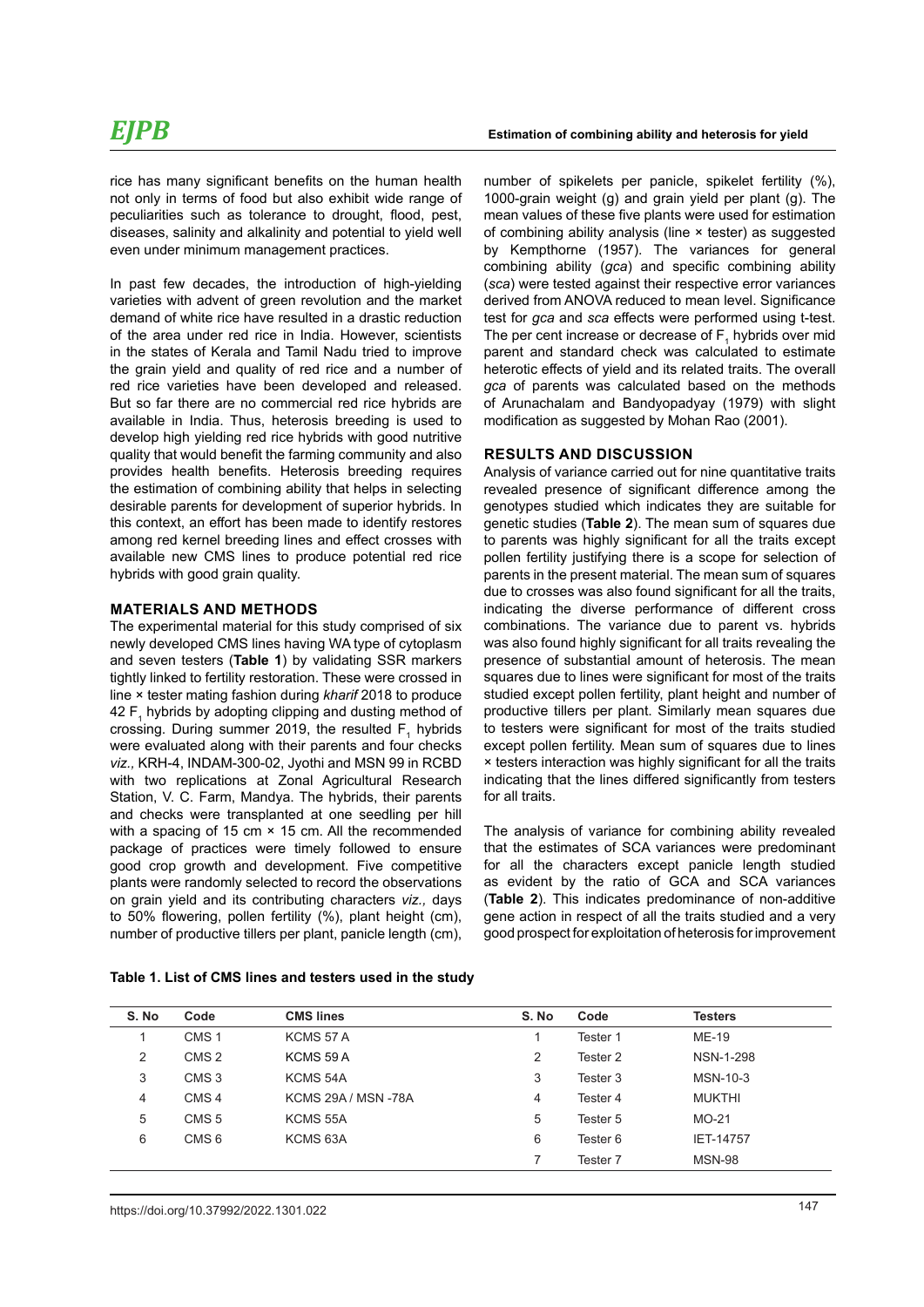| Source of<br>variation         | DF           | Days<br>to 50%<br>flowering | <b>Pollen</b><br>fertility | <b>Plant</b><br>height | Number of<br>productive<br>tillers per | <b>Panicle</b><br>length | Number of<br>spikelets<br>per panicle | <b>Spikelet</b> | 1000-grain<br>weight | Grain<br>yield per<br>plant |
|--------------------------------|--------------|-----------------------------|----------------------------|------------------------|----------------------------------------|--------------------------|---------------------------------------|-----------------|----------------------|-----------------------------|
|                                |              |                             |                            |                        | plant                                  |                          |                                       | fertility       |                      |                             |
| <b>Replications</b>            | 1.           | 270.39**                    | 17.480                     | 2.82                   | 2.401                                  | 1.008                    | 1588.93**                             | 270.39**        | 24.49**              | 0.013                       |
| Genotypes                      | 54           | 721.65**                    | 898.12**                   | 163.76**               | 11.08**                                | 7.462**                  | 5642.62**                             | 721.65**        | 49.00**              | 74.06**                     |
| Parents                        | 12           | 289.55**                    | 23.78                      | 357.38**               | $5.08*$                                | 9.914**                  | 8577.15**                             | 289.55**        | 69.74**              | 26.08**                     |
| Parents (Line)                 | 5            | 551.08**                    | 28.09                      | 10.90                  | 2.66                                   | 5.680**                  | 1932.94**                             | 551.08**        | 134.97**             | 42.08**                     |
| Parents (Testers)              | 6            | 19.05**                     | 23.15                      | 443.04**               | $6.24*$                                | 14.850*                  | 12328.30**                            | $19.05**$       | 24.66**              | $12.00**$                   |
| Parents (lines vs.<br>testers) | $\mathbf{1}$ | 604.89**                    | 6.34                       | 1575.84**              | 10.193*                                | 1.463                    | 19291.20**                            | 604.89**        | 14.09**              | $30.58**$                   |
| Parent vs. Crosses             | 1            | 5556.11**                   | 9906.54**                  | 74.19*                 | $11.07*$                               | $8.062*$                 | 1645.47**                             | 5556.11**       | $4.46**$             | 781.35**                    |
| Crosses                        | 41           | 730.19**                    | 934.31**                   | 109.27**               | 12.84**                                | 6.730**                  | 4881.23**                             | 730.19**        | 44.02**              | 70.86**                     |
| Line effect                    | 5            | 491.75**                    | 621.87                     | 141.06                 | 14.56                                  | 14.614**                 | 7040.92                               | 491.75          | 70.18                | 52.76**                     |
| <b>Tester effect</b>           | 6            | 1958.09**                   | 1869.77**                  | 288.28**               | 34.44**                                | 17.909**                 | 5395.69                               | 1958.09**       | 27.13                | 121.49                      |
| Line x Tester effect           | 30           | 524.36**                    | 799.29                     | 68.18**                | $8.23**$                               | $3.181**$                | 4418.38**                             | 524.36**        | 43.04**              | 63.76**                     |
| Error                          | 54           | 0.317                       | 88.68                      | 10.62                  | 2.15                                   | 1.403                    | 2.47                                  | 0.32            | 0.02                 | 0.20                        |
| Total                          | 109          | 360.150                     | 489.04                     | 86.42                  | 6.58                                   | 4.401                    | 2811.23                               | 360.15          | 24.51                | 36.79                       |
| Variance GCA                   |              | 20.11                       | 87.53                      | 15.87                  | 1.72                                   | 1.158                    | 478.167                               | 94.20           | 3.74                 | 6.69                        |
| Variance SCA                   |              | 53.73                       | 345.67                     | 29.89                  | 3.05                                   | 0.985                    | 2208.124                              | 262.02          | 21.51                | 31.835                      |
| Variance<br><b>GCA/SCA</b>     |              | 0.37                        | 0.25                       | 0.53                   | 0.56                                   | 1.18                     | 0.22                                  | 0.36            | 0.174                | 0.21                        |

| Table 2. Analysis of variance of combining ability for grain yield and its component traits in red rice |  |  |  |
|---------------------------------------------------------------------------------------------------------|--|--|--|
|---------------------------------------------------------------------------------------------------------|--|--|--|

\*Significant at P=0.05 level

\*\*Significant at P=0.01 level

of these traits. These results are in accordance with the earlier findings of Mallikarjuna (2011), Khute *et al.* (2015), Savita *et al.* (2015), Kemparaju *et al.* (2018), Barhate *et al.* (2021), Hussein (2021) and Ray *et al.* (2021).

Analysis of general combining ability effects of lines and testers revealed that none of individual parent showed significant *gca* effects simultaneously in the desired direction for all the traits studied (**Table 3**). Negative *gca* effects was desirable for days to 50% flowering associated with earliness and plant height while in other traits, positive *gca* effects are considered desirable. Among the CMS lines studied, CMS 2 and CMS 5 were the best general combiners as they possessed highly significant *gca* effects for almost all the traits in desirable (positive) direction except for days to 50% flowering and pollen fertility. Among the testers, MO-21, MSN-10-3 and ME-19 were found superior general combiners for spikelet fertility, plant height, number of spikelets per panicle and grain yield per plant. For panicle length, ME-19 was found to be superior. The testers, MSN-10-3 and MO-21 were found good general combiners for spikelet fertility. While, MO-21 and MSN-98 were found good general combiners for number of spikelets per panicle. It was evident from the results that the lines CMS 2, CMS 5 and CMS 3 had high overall *gca* status. Similarly, among the seven

148 https://doi.org/10.37992/2022.1301.022

testers studied, MO-21, MSN-10-3, ME-19 and MSN-98 possess high overall *gca* status. Similar results were reported by Abhinav and Motiramani (2006), Saidaiah *et al*. (2010) and Patil *et al*. (2011) in rice. In the present study, estimation of *gca* effects revealed the good general combiners among lines and testers for grain yield and its component traits. Hence, these good general combiners can be used as parents for red rice hybrid breeding program in the future.

The *sca* effects reflects the dominance and epistasis type of gene action and can be used as an index to determine the usefulness of a particular cross combination in the development of hybrids. The estimate of *sca* effects with their respective standard error for each character in 42 cross combinations is presented in **Table 4**. Based on the estimates of *sca* effects, none of the cross combinations exhibited significant and desirable *sca* effect for all the parameters simultaneously indicating that no specific combination was desirable for all traits. Similar observation has been reported by Tiwari *et al.* (2011) and Dwivedi and Pandey (2012) while studying the nature and magnitude of heterosis and combining ability in hybrid rice. However, majority of the crosses in the study showed significant *sca*  effects, which involved at least one parent having high *gca* effects. Only 16 out of 42 crosses showed significant positive *sca* effects for grain yield per plant of which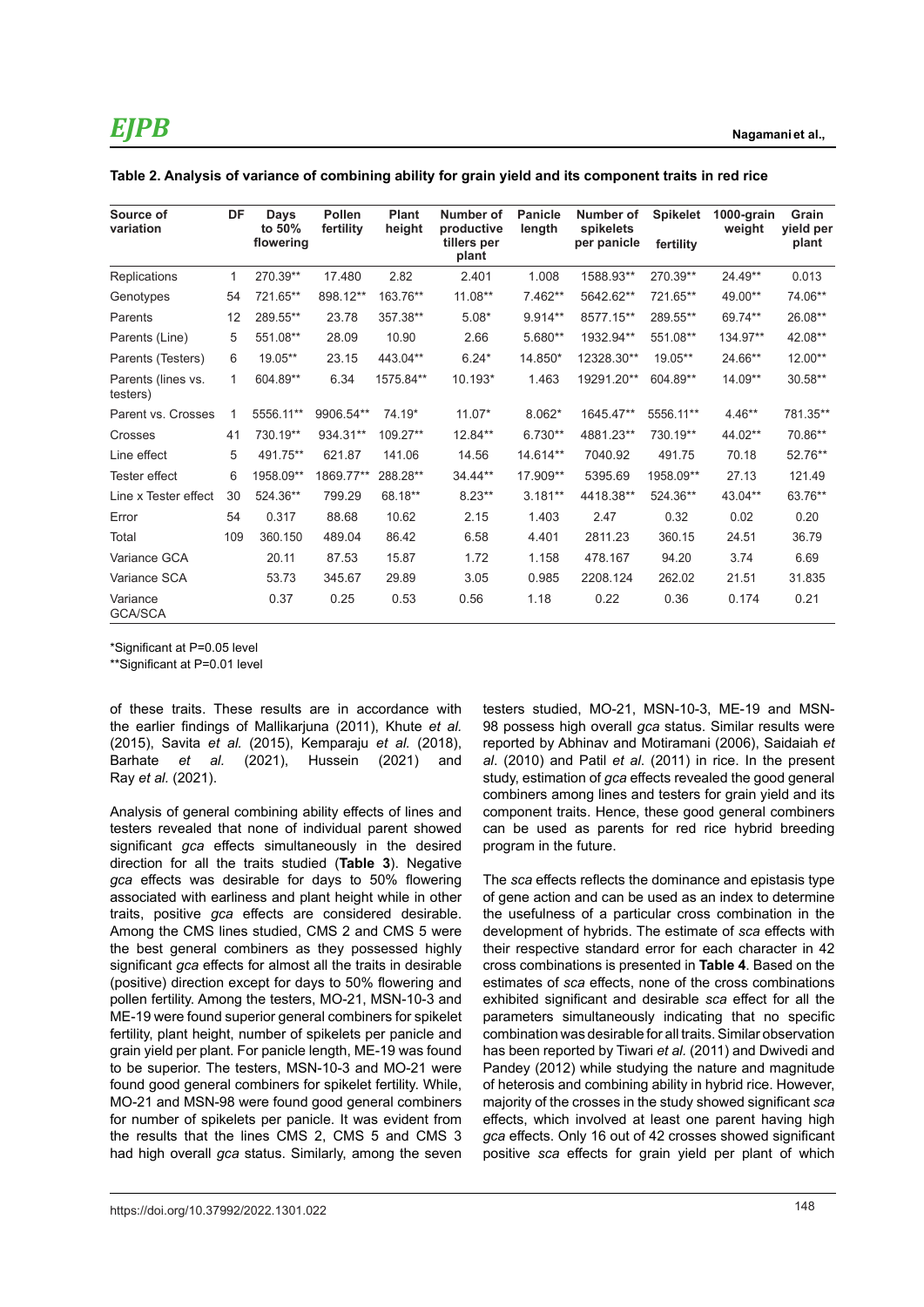**Table 3. Estimates of general combining ability effects in lines and testers for grain yield and yield contributing characters in red rice**

| Parent/<br><b>Character</b> | Days<br>to 50%<br>flowering | <b>Pollen</b><br>fertility | Plant<br>height | Number of<br>productive<br>tillers per plant | <b>Panicle</b><br>length | Number of<br>spikelets per<br>panicle | <b>Spikelet</b><br>fertility | 1000-grain<br>weight | Grain<br>yield per<br>plant |
|-----------------------------|-----------------------------|----------------------------|-----------------|----------------------------------------------|--------------------------|---------------------------------------|------------------------------|----------------------|-----------------------------|
| Lines                       |                             |                            |                 |                                              |                          |                                       |                              |                      |                             |
| CMS <sub>1</sub>            | 10.381**                    | $-4.167$                   | 0.915           | 1.678**                                      | 0.550                    | $-14.955**$                           | $-9.603**$                   | $-2.184**$           | $0.269**$                   |
| CMS <sub>2</sub>            | $-3.333**$                  | $-2.637$                   | $2.185**$       | 0.094                                        | $1.107**$                | 24.538**                              | 4.978**                      | $-2.187**$           | 1.689**                     |
| CMS <sub>3</sub>            | $-4.405**$                  | 10.515**                   | $-3.327**$      | $-0.455$                                     | $-1.395**$               | $-29.223**$                           | 4.579**                      | $-0.675**$           | $-1.327**$                  |
| CMS <sub>4</sub>            | $-2.405**$                  | $-6.763*$                  | $-2.179**$      | $-0.726$                                     | $-0.804**$               | 7.352**                               | $0.553**$                    | $3.063**$            | $-1.848**$                  |
| CMS <sub>5</sub>            | $-1.048$                    | $-2.765$                   | 4.813**         | 0.562                                        | $0.961**$                | 24.923**                              | $-4.567**$                   | $2.353**$            | 2.845**                     |
| CMS <sub>6</sub>            | 0.810                       | $5.817*$                   | $-2.406**$      | $-1.153**$                                   | $-0.419$                 | $-12.63**$                            | 4.060**                      | $-0.370**$           | $-1.627**$                  |
| SEm±                        | 5.608                       | 0.306                      | 0.594           | 1.563                                        | 0.788                    | 1.116                                 | 0.075                        | 0.789                | 0.158                       |
| <b>Testers</b>              |                             |                            |                 |                                              |                          |                                       |                              |                      |                             |
| Tester 1                    | $5.464**$                   | $-10.788**$                | $2.180*$        | 0.771                                        | $2.549**$                | 4.596**                               | 4.629**                      | $-1.465**$           | $0.732**$                   |
| Tester 2                    | $-3.619**$                  | $-11.345**$                | $-5.972**$      | $-0.380$                                     | $-0.151$                 | $-8.616**$                            | $-6.651**$                   | $0.951**$            | $-3.226**$                  |
| Tester 3                    | 1.798**                     | 12.757**                   | $3.460**$       | $-0.309$                                     | $-0.553$                 | $-9.645**$                            | 19.276**                     | $2.160**$            | 5.749**                     |
| Tester 4                    | $-1.369*$                   | $-1.343$                   | 1.866*          | 0.481                                        | $-0.838*$                | $-8.019**$                            | $1.010**$                    | $-1.678**$           | $-1.631**$                  |
| Tester 5                    | $2.048**$                   | 12.837**                   | $3.412**$       | 0.337                                        | $-0.127$                 | 19.748**                              | 8.654**                      | $-0.274**$           | $2.134**$                   |
| Tester 6                    | $-2.286**$                  | $-14.443**$                | $-8.147**$      | $2.345**$                                    | $-1.155**$               | $-31.073**$                           | $-6.260**$                   | $-1.054**$           | $-2.991**$                  |
| Tester <sub>7</sub>         | $-2.036**$                  | 12.325**                   | $3.200**$       | $-3.246**$                                   | 0.275                    | 33.010**                              | $-20.657**$                  | $1.360**$            | $-0.767**$                  |
| <b>SEm±</b>                 | 6.057                       | 0.330                      | 0.641           | 1.688                                        | 0.851                    | 1.205                                 | 0.081                        | 0.852                | 0.170                       |

\*Significant at P=0.05 level; \*\*Significant at P=0.01 level

highest being CMS 2 × ME-19. This hybrid also had highly significant s*ca* effects for different quantitative traits such as pollen fertility, plant height, number of spikelets per panicle and spikelet fertility in positive direction.

Another hybrid combination, CMS 1 × MSN-98 was found superior for earliness as it exhibited lowest negative SCA effect for days to 50% flowering. Furthermore, the hybrid combination CMS 4 × MSN-98 was found good specific combiner for number of spikelets per panicle, panicle length, 1000-grain weight and grain yield per plant. These results are in corroboration with the earlier findings of Jagadeesan and Ganesan (2006) and Saidaiah *et al*. (2010). Twenty-two out of 42 hybrids exhibited high overall *sca* effect and 20 crosses exhibited low overall *sca*  effect*.* All the 20 crosses with high overall *sca* effects have parents with all types of combination of *gca* effect *viz.,* H x H, H x L and L x L. The crosses CMS-1 × ME-19, CMS-2 × IET-14757 and CMS-4 × MSN-98 were identified as most promising for grain yield based on specific combination. Hence, these could be used for the exploitation of heterosis for grain yield and related characters. Damodar *et al.* (2014) and Sharma and Pandey (2021) identified good specific combiners for different yield attributing traits in rice based on high *sca* effects in desirable direction.

Identification of potential restorers from the existing red rice germplasm is required to extract unexploited heterosis in red rice hybrid breeding. The relative magnitude of heterosis was expressed as heterosis (standard heterosis) for yield and its component traits. The magnitude of heterosis varied from trait to trait and cross to cross and none of the cross combination recorded significant heterosis for all the traits simultaneously as shown in the **Table 5**. This observation was in agreement with the findings of Bagheri and Jelodar (2010), Hussain and Sanghera (2012) and Latha *et al.* (2013). Significant heterosis for days to 50% flowering in negative direction over mid parent (-14.21%) and over the commercial check KRH-4 (-16.10 %) was recorded by the hybrid combination CMS  $3 \times$  NSN-1-298 (-14.21%). For plant height, the cross CMS 6 × IET-14757 showed significant mid parent heterosis (-11.31 %) and standard heterosis over the check KRH-4 (-9.38 %) followed by the hybrid CMS  $3 \times$  MSN-10-3 (-8.69 %) and over the check KRH-4 (-9.04 %) in negative direction. Similarly, Tiwari *et al*. (2011) and Patil *et al.* (2012) noticed significant negative heterosis for earliness and plant height in the same crop. With respect to number of productive tillers per plant, the cross CMS 1 × IET-14757 recorded maximum heterosis over mid parent (51.52 %) and standard heterosis over commercial check KRH-4 (71.89%). Maximum relative heterosis (18.55 %) and standard heterosis (24.78 %) for panicle length was exhibited by the cross CMS 1× ME-19 followed by the other hybrid combination CMS 5× NSN-1-298 with 17.65 per cent and 17.80 per cent, respectively. Sen and Singh (2011) and Madhuri *et al*. (2017) documented similar results in their respective studies.

over mid parent (relative heterosis) and standard checks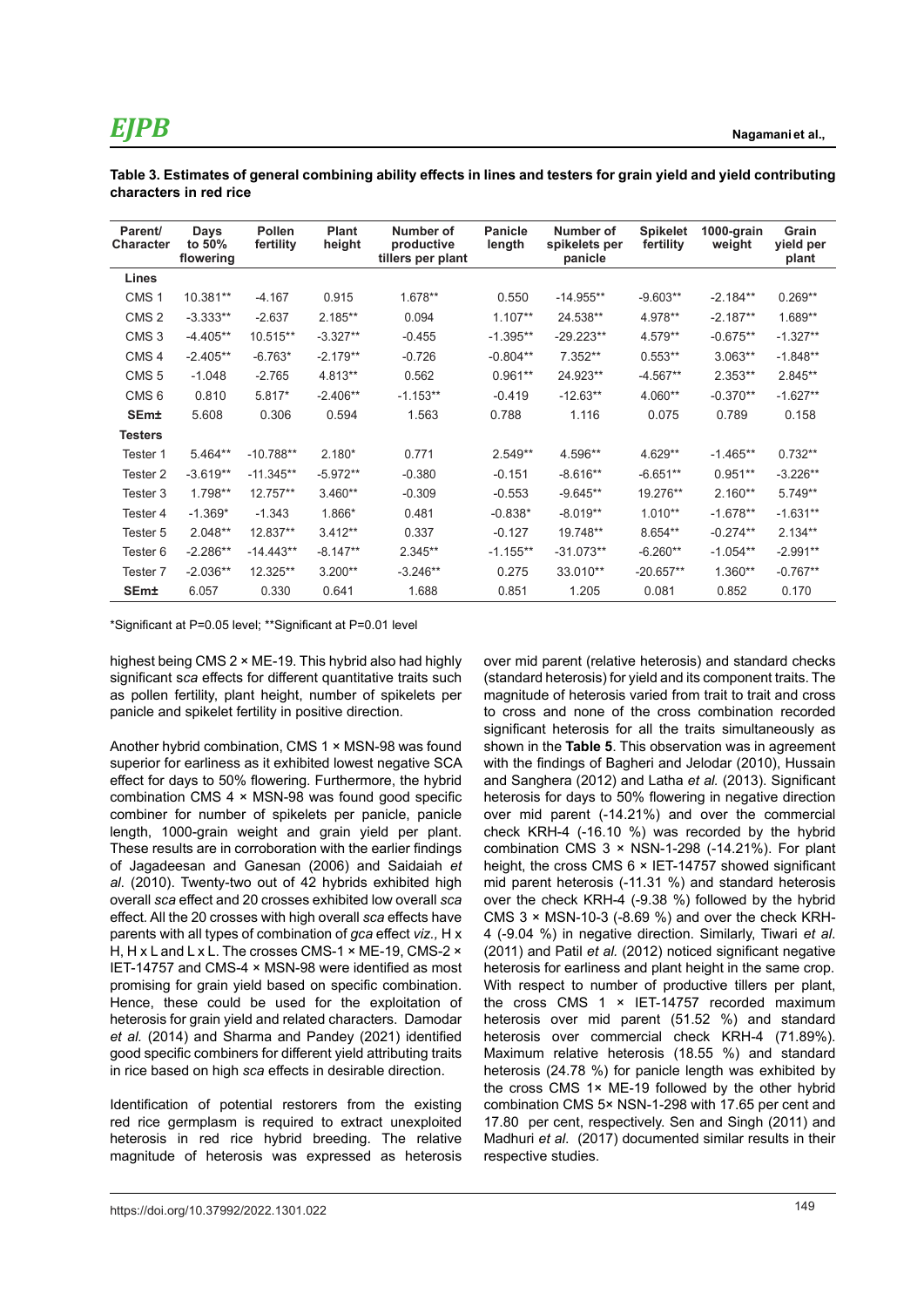**Table 4. Estimates of specific combining ability effects in crosses for grain yield and yield contributing characters in red rice**

| Cross<br>combinations     | Days<br>to 50%<br>flowering | Pollen<br>fertility | <b>Plant</b><br>height | Number of<br>productive<br>tillers per<br>plant | <b>Panicle</b><br>length | Number of<br>spikelets per<br>panicle | <b>Spikelet</b><br>fertility | 1000-grain<br>weight | Grain<br>yield per<br>plant |
|---------------------------|-----------------------------|---------------------|------------------------|-------------------------------------------------|--------------------------|---------------------------------------|------------------------------|----------------------|-----------------------------|
| CMS $1 \times$ Tester 1   | $-7.96**$                   | 18.16*              | $-0.17$                | $2.34*$                                         | 1.18                     | 12.45**                               | $11.46**$                    | $0.75***$            | $3.89**$                    |
| CMS $1 \times$ Tester 2   | $-8.88**$                   | 11.03               | 2.30                   | 0.325                                           | $0.38*$                  | 4.55**                                | 28.03**                      | $0.99**$             | $1.09**$                    |
| $CMS 1 \times Tester 3$   | 12.70**                     | 4.77                | $-1.54$                | $-2.18*$                                        | 1.59                     | 35.55**                               | 14.06**                      | $-2.67**$            | $3.71**$                    |
| CMS $1 \times$ Tester 4   | 14.37**                     | $-28.82**$          | $-4.36*$               | $-0.77$                                         | $-1.13$                  | 17.49**                               | 13.58**                      | $3.41**$             | 4.55**                      |
| CMS $1 \times$ Tester 5   | $-9.55**$                   | 17.86*              | $-3.00$                | $-0.39$                                         | $-1.24$                  | $15.42**$                             | $-15.82**$                   | $2.96***$            | -3.31**                     |
| CMS $1 \times$ Tester 6   | $11.78**$                   | $-14.49$            | $8.22**$               | $3.52**$                                        | $-0.15$                  | $-29.46**$                            | $-38.81**$                   | $1.14***$            | $-3.95**$                   |
| CMS $1 \times$ Tester 7   | $-12.46**$                  | $-8.50$             | $-1.46$                | $-2.84**$                                       | $-0.63$                  | $-55.99**$                            | $-12.49**$                   | $-6.59**$            | $-5.98**$                   |
| CMS 2 × Tester 1          | 0.75                        | 32.93**             | $7.79**$               | 1.17                                            | 0.43                     | 103.51**                              | $5.85***$                    | $-2.47**$            | $11.00**$                   |
| CMS $2 \times$ Tester 2   | 1.83                        | $-3.03$             | 1.41                   | $-0.97$                                         | $-0.67$                  | 15.54**                               | $-4.25**$                    | $2.28**$             | $-0.11$                     |
| $CMS 2 \times Tester 3$   | $-2.58$                     | $-6.67$             | $-2.62$                | $3.04**$                                        | $0.53**$                 | $-8.62**$                             | $-3.88**$                    | $-1.12**$            | $-5.33**$                   |
| CMS 2 × Tester 4          | $-2.42$                     | 14.51               | $-2.83$                | 1.55                                            | 2.11                     | -26.58**                              | $11.50**$                    | $3.17**$             | $2.45**$                    |
| CMS $2 \times$ Tester 5   | $5.17**$                    | $-26.11**$          | 0.03                   | $-2.19*$                                        | $-0.79$                  | $-30.04**$                            | 12.38**                      | $2.26**$             | $-1.82**$                   |
| CMS $2 \times$ Tester 6   | $-5.00**$                   | $-19.04*$           | $-0.48$                | $-2.01$                                         | $-0.21$                  | $-67.36**$                            | 0.22                         | $-3.23**$            | $-4.29**$                   |
| CMS $2 \times$ Tester 7   | 2.25                        | 7.38                | $-3.31$                | $-0.59$                                         | $-1.39$                  | 13.55**                               | $-21.84**$                   | $-0.89**$            | $-1.89**$                   |
| CMS 3 × Tester 1          | $-5.18**$                   | 6.98                | $-0.53$                | $-0.98$                                         | 0.03                     | $-23.77**$                            | 0.01                         | $-0.14$              | $-3.78**$                   |
| CMS $3 \times$ Tester 2   | $-0.09$                     | 6.022               | $-3.98$                | $-0.48$                                         | $-0.57$                  | 23.79**                               | $8.49**$                     | $-7.12**$            | $-0.50*$                    |
| CMS $3 \times$ Tester $3$ | $-2.51$                     | $-2.405$            | $-5.61**$              | $-1.65$                                         | 0.43                     | $-20.29**$                            | $-11.94***$                  | $1.62**$             | $5.57**$                    |
| CMS 3 × Tester 4          | $-3.35*$                    | 7.689               | $-1.12$                | $2.76*$                                         | $-1.09$                  | $-44.02**$                            | $-6.46***$                   | $0.65**$             | $-0.96**$                   |
| CMS $3 \times$ Tester 5   | $7.24**$                    | $-1.420$            | $7.29**$               | $2.31*$                                         | $-0.03*$                 | 17.04**                               | $2.22**$                     | $0.64**$             | $-0.54*$                    |
| CMS 3 × Tester 6          | $-1.93$                     | $-0.141$            | 1.57                   | $-1.00$                                         | 1.58                     | 27.73**                               | $-2.09**$                    | $4.25**$             | $-1.87**$                   |
| CMS $3 \times$ Tester 7   | $5.82**$                    | $-16.73*$           | 2.37                   | $-0.96$                                         | $-0.35$                  | 19.514**                              | $9.75***$                    | 0.10                 | $2.08**$                    |
| CMS $4 \times$ Tester 1   | $-4.68**$                   | $-53.21**$          | $-0.88$                | $-0.86$                                         | $-0.93$                  | $-49.89**$                            | $-12.25**$                   | 0.06                 | -4.14**                     |
| CMS $4 \times$ Tester 2   | $5.91**$                    | $-25.44**$          | 3.08                   | $-0.11$                                         | $-0.46*$                 | $-23.93**$                            | $-22.79**$                   | $7.30**$             | $-1.57**$                   |
| CMS $4 \times$ Tester 3   | $-0.51$                     | 14.76               | 0.24                   | 0.52                                            | $-1.67$                  | $-65.73**$                            | $-2.59**$                    | $-0.13$              | $-6.62**$                   |
| CMS $4 \times$ Tester 4   | $-1.35$                     | 23.89**             | $-4.71*$               | $-0.84$                                         | 0.32                     | 54.24**                               | 1.159**                      | $-9.16**$            | $1.38**$                    |
| CMS 4 × Tester 5          | $-1.26$                     | 1.95                | $-4.23*$               | $-0.02$                                         | 0.81                     | $-10.97**$                            | $10.09**$                    | $-7.09**$            | $1.46**$                    |
| CMS $4 \times$ Tester 6   | 0.07                        | 25.55**             | 0.62                   | 0.83                                            | $-0.46**$                | $-4.16**$                             | $0.88*$                      | $2.21**$             | $0.82**$                    |
| CMS $4 \times$ Tester 7   | 1.82                        | 12.50               | $5.89**$               | 0.48                                            | $2.39*$                  | 100.44**                              | 25.51**                      | $6.76**$             | $8.66**$                    |
| CMS 5 × Tester 1          | $-2.04$                     | 1.32                | $-8.67**$              | $-1.65$                                         | $-1.73*$                 | $-64.27**$                            | $-2.04**$                    | $3.39**$             | $-3.92**$                   |
| CMS $5 \times$ Tester 2   | 3.55                        | 6.93                | 3.58                   | 1.41                                            | 1.87                     | 10.28**                               | $5.77***$                    | $-5.36**$            | $1.44**$                    |
| CMS $5 \times$ Tester 3   | 0.63                        | $-9.08$             | $6.31**$               | 2.02                                            | $-1.52$                  | 49.25**                               | $4.57**$                     | $7.17**$             | $9.56**$                    |
| CMS 5 × Tester 4          | $-3.20$                     | $-33.96**$          | 10.94**                | $-2.56*$                                        | 1.13                     | 14.26**                               | $-4.82**$                    | $1.24**$             | $-6.83**$                   |
| CMS 5 × Tester 5          | $-1.62$                     | 14.48               | $-9.30**$              | $-0.11$                                         | 0.85                     | $8.80**$                              | $-18.02**$                   | $1.46**$             | $-2.40**$                   |
| CMS 5 × Tester 6          | $-1.29$                     | 9.00                | 1.49                   | 1.36                                            | 0.33                     | 55.15**                               | 25.52**                      | $-1.63**$            | $10.33**$                   |
| CMS $5 \times$ Tester 7   | 3.97                        | 11.31               | $-4.35*$               | $-0.48$                                         | $-0.93$                  | $-73.47**$                            | $-10.98**$                   | $-6.29**$            | $-8.19**$                   |
| CMS 6 × Tester 1          | 19.11                       | $-6.18$             | 2.45                   | $-0.03$                                         | 1.02                     | 21.98**                               | $-3.03**$                    | $-1.60**$            | $-3.06**$                   |
| CMS 6 × Tester 2          | $-2.31$                     | 4.49                | $-6.39**$              | $-0.18$                                         | $-0.55$                  | $-30.23**$                            | $-15.25**$                   | $1.89**$             | $-0.36$                     |
| CMS 6 × Tester 3          | $-7.73$                     | $-1.42$             | 3.22                   | $-1.75$                                         | 0.65                     | $9.83**$                              | $-0.22$                      | $-4.88**$            | $-6.88**$                   |
| CMS 6 × Tester 4          | $-4.06$                     | 16.69*              | 2.07                   | $-0.14$                                         | $-1.35$                  | $-15.40**$                            | $-14.97**$                   | $0.68**$             | $-0.59**$                   |
| CMS $6 \times$ Tester 5   | 0.02                        | $-6.75$             | $9.22**$               | 0.40                                            | 0.41                     | $-0.25$                               | $9.15***$                    | $-0.27**$            | $6.62**$                    |
| CMS $6 \times$ Tester $6$ | $-3.64$                     | $-0.87$             | $-11.42**$             | $-2.71*$                                        | $-1.09$                  | 18.11**                               | 14.28**                      | $-2.74**$            | $-1.02**$                   |
| CMS 6 × Tester 7          | $-1.39$                     | $-5.96$             | 0.87                   | $4.40**$                                        | 0.92                     | $-4.04**$                             | 10.04**                      | $6.91**$             | $5.29**$                    |
| C.D. @ 5%                 | 2.95                        | 14.84               | 4.14                   | 2.08                                            | 1.57                     | 2.09                                  | 0.81                         | 0.19                 | 0.42                        |

\*Significant at P=0.05 level; \*\*Significant at P=0.01 level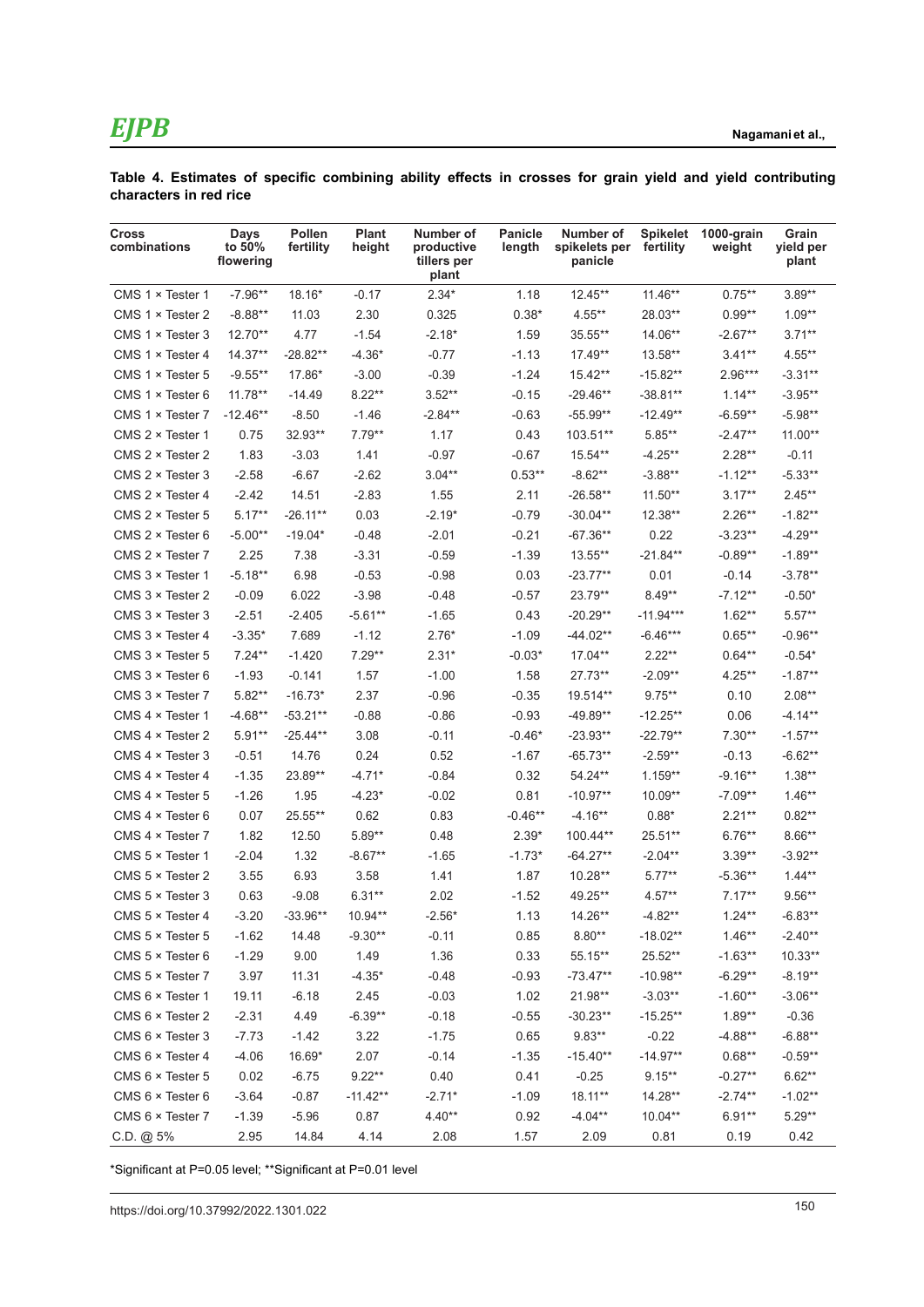#### **Table 5. Percentage of relative heterosis (RH) and standard heterosis (SH) for different characters in red rice hybrids**

| <b>Cross</b><br>combinations     | Days to 50% flowering |                         | <b>Pollen fertility</b> |                         | <b>Plant height</b> |                         | Number of<br>productive tillers<br>per plant |                         | <b>Panicle length</b> |                         |
|----------------------------------|-----------------------|-------------------------|-------------------------|-------------------------|---------------------|-------------------------|----------------------------------------------|-------------------------|-----------------------|-------------------------|
|                                  | RH                    | <b>SH</b> over<br>KRH-4 | RH                      | <b>SH</b> over<br>KRH-4 | <b>RH</b>           | <b>SH</b> over<br>KRH-4 | <b>RH</b>                                    | <b>SH</b> over<br>KRH-4 | <b>RH</b>             | <b>SH</b> over<br>KRH-4 |
| CMS $1 \times$ Tester 1          | 0.99                  | $-0.49$                 | $-17.00$                | $-15.72$                | $13.14**$           | 18.42 **                | 28.73 **                                     | 48.74 **                | 18.55 **              | 24.78 **                |
| CMS $1 \times$ Tester 2          | $-8.00**$             | $-10.24$ **             | $-27.63**$              | $-24.27*$               | $7.11*$             | 12.08 **                | 27.50 *                                      | 22.14                   | 10.94 *               | 9.51                    |
| CMS $1 \times$ Tester 3          | $16.10**$             | $16.10**$               | $-10.47$                | $-4.43$                 | $-1.80$             | 18.31 **                | $-10.04$                                     | 1.68                    | 0.19                  | 13.00 **                |
| CMS $1 \times$ Tester 4          | 22.40 **              | 14.63 **                | $-58.53**$              | $-57.47**$              | $-0.83$             | 13.39 **                | 11.72                                        | 20.17                   | 3.27                  | $-0.09$                 |
| CMS $1 \times$ Tester 5          | $-4.43*$              | $-5.37*$                | 4.27                    | 10.21                   | 4.55                | 16.63 **                | 17.73                                        | 22.18                   | 5.98                  | 2.53                    |
| CMS $1 \times$ Tester 6          | 17.22 **              | $11.22**$               | $-58.47**$              | $-56.10**$              | 13.97 **            | 16.26 **                | $51.52**$                                    | 71.89 **                | 4.48                  | 2.79                    |
| CMS $1 \times$ Tester 7          | $-11.55**$            | $-12.20**$              | $-23.89*$               | $-19.67$                | $-4.27$             | 18.12 **                | $-28.87**$                                   | $-28.57*$               | 2.34                  | 6.94                    |
| CMS 2 × Tester 1                 | 0.00                  | $-5.37*$                | $-1.60$                 | 2.40                    | 21.89 **            | 28.72 **                | 17.25                                        | 25.63 *                 | $9.76*$               | 23.91 **                |
| CMS $2 \times$ Tester 2          | $-7.29**$             | $-13.17**$              | $-42.34**$              | $-38.21**$              | $6.55*$             | 12.50 **                | 12.07                                        | $-2.06$                 | 0.92                  | 7.33                    |
| CMS $2 \times$ Tester 3          | $-8.63**$             | $-12.20**$              | $-22.59*$               | $-15.41$                | -2.39               | 18.53 **                | 26.39 *                                      | 32.23 *                 | $-7.97*$              | 10.82 *                 |
| CMS 2 × Tester 4                 | $-5.43**$             | $-15.12**$              | $-12.07$                | $-7.58$                 | 1.06                | 16.52 **                | 27.42 *                                      | 26.34 *                 | 11.60**               | 16.49 **                |
| CMS $2 \times$ Tester 5          | 0.51                  | $-4.39*$                | $-41.76**$              | $-36.98**$              | $7.94**$            | 21.43 **                | $-1.72$                                      | $-6.26$                 | 2.40                  | 6.89                    |
| CMS $2 \times$ Tester 6          | $-10.46**$            | $-18.54**$              | $-62.54$ **             | $-59.46**$              | 4.86                | $7.96*$                 | 6.76                                         | 12.14                   | $-0.97$               | 5.00                    |
| CMS 2 × Tester 7                 | $-6.91**$             | $-11.22**$              | $-7.75$                 | $-0.31$                 | $-5.52*$            | $17.47**$               | $-16.30$                                     | $-22.98$                | $-5.41$               | 6.06                    |
| CMS 3 × Tester 1                 | $-11.11**$            | $-12.20**$              | $-11.31$                | $-11.83$                | $9.35**$            | 13.28 **                | $-3.92$                                      | 2.94                    | 5.44                  | 11.26 *                 |
| CMS 3 × Tester 2                 | $-14.21**$            | $-16.10**$              | $-15.65$                | $-13.52$                | $-3.12$             | 0.33                    | 11.54                                        | $-2.52$                 | $-2.14$               | $-3.14$                 |
| CMS $3 \times$ Tester 3          | $-13.38**$            | $-13.17**$              | $-0.69$                 | 3.91                    | $-8.69**$           | $9.04**$                | $-15.66$                                     | $-11.76$                | $-12.00**$            | $-0.52$                 |
| CMS $3 \times$ Tester 4          | $-11.69**$            | $-17.07**$              | $-0.99$                 | $-0.54$                 | $-0.89$             | 12.28 **                | 33.05 **                                     | 31.93 *                 | $-5.55$               | $-8.38$                 |
| CMS 3 × Tester 5                 | $-2.70$               | $-3.41$                 | 1.47                    | 5.10                    | $11.67**$           | 23.38 **                | 33.04 **                                     | 26.89 *                 | 2.38                  | $-0.68$                 |
| CMS $3 \times$ Tester 6          | $-12.31**$            | $-16.59**$              | $-26.45**$              | $-23.81*$               | 3.12                | 4.10                    | 10.40                                        | 15.97                   | 3.27                  | 1.88                    |
| CMS 3 × Tester 7                 | $-8.33**$             | $-8.78**$               | $-15.39$                | $-12.49$                | $-3.82$             | 17.65 **                | $-24.66*$                                    | $-30.67*$               | $-4.85$               | $-0.33$                 |
| CMS $4 \times$ Tester 1          | $-6.57**$             | $-9.76**$               | -98.06 **               | -97.98 **               | $6.98*$             | $14.17**$               | $-6.56$                                      | 1.68                    | 7.80                  | 9.64                    |
| CMS 4 × Tester 2                 | $-4.08*$              | $-8.29**$               | $-69.92**$              | $-67.71**$              | 2.62                | $9.49**$                | 10.38                                        | $-1.68$                 | 4.99                  | $-0.09$                 |
| CMS $4 \times$ Tester 3          | $-7.46**$             | $-9.27**$               | $-5.19$                 | 3.79                    | $-4.64*$            | 16.85**                 | $-1.98$                                      | 4.20                    | $-14.97**$            | $-7.11$                 |
| CMS $4 \times$ Tester 4          | $-5.32**$             | $-13.17**$              | $-6.67$                 | $-1.74$                 | $-5.90*$            | $9.54**$                | $-1.46$                                      | $-0.63$                 | 7.67                  | 0.35                    |
| CMS $4 \times$ Tester 5          | $-7.04$ **            | $-9.76**$               | $-17.32$                | $-10.37$                | $-1.60$             | $11.80**$               | 8.23                                         | 5.04                    | 13.28 **              | 5.58                    |
| CMS $4 \times$ Tester 6          | $-6.04$ **            | $-12.68**$              | $-21.10*$               | $-14.46$                | 0.23                | 4.31                    | 20.98 *                                      | 29.12 *                 | 0.75                  | -4.45                   |
| CMS $4 \times$ Tester 7          | $-8.27**$             | $-10.73**$              | $-6.88$                 | 0.80                    | $-2.06$             | 22.86 **                | $-15.56$                                     | $-20.88$                | $13.13**$             | 14.20 **                |
| CMS $5 \times$ Tester 1          | $-4.22*$              | $-5.85**$               | $-35.79**$              | $-32.89**$              | $5.87*$             | 13.28 **                | $-3.08$                                      | 5.88                    | 6.75                  | 13.87 **                |
| CMS 5 × Tester 2                 | $-6.77**$             | $-9.27**$               | $-32.42**$              | $-27.27$ *              | $10.17**$           | 17.86 **                | 36.15 **                                     | 21.85                   | 17.65 **              | 17.80 **                |
| CMS $5 \times$ Tester 3 -6.60 ** |                       | $-6.83**$               | $-25.52**$              | $-18.28$                | $7.00**$            | 31.42 **                | 19.57                                        | 27.61 *                 | $-11.35**$            | 1.24                    |
| CMS $5 \times$ Tester 4          | $-7.57**$             | $-13.66**$              |                         | -63.63 ** -61.61 **     | 15.54 **            | 34.82 **                | $-5.39$                                      | $-4.20$                 | 13.64 **              | $11.56*$                |
| CMS 5 × Tester 5                 | $-7.65**$             | $-8.78**$               | $-0.61$                 | 8.01                    | 0.05                | 13.95 **                | 18.10                                        | 15.13                   | 15.56 **              | 13.44 **                |
| CMS 5 × Tester 6                 | $-7.73**$             | $-12.68**$              | $-34.13**$              | $-28.41*$               | $8.37**$            | 13.09 **                | 34.75 **                                     | 44.37 **                | 6.89                  | 6.68                    |
| CMS $5 \times$ Tester 7          | $-6.40**$             | $-7.32**$               | $-4.24$                 | 3.91                    | $-5.16*$            | 19.24 **                | $-12.95$                                     | $-18.07$                | 1.44                  | 7.44                    |
| CMS 6 × Tester 1                 | 18.02 **              | 16.59 **                | $-32.48**$              | $-31.69**$              | 12.22 **            | 17.63 **                | $-11.50$                                     | 5.04                    | $11.33**$             | 19.85 **                |
| $CMS 6 \times Tester 2$          | $-11.22**$            | $-13.17**$              | $-23.72*$               | $-20.45$                | $-5.86*$            | $-1.34$                 | $-4.88$                                      | $-5.88$                 | 0.11                  | 1.22                    |
| CMS 6 × Tester 3 -13.38 **       |                       | $-13.17**$              | $-6.22$                 | $-0.22$                 | $-0.60$             | 19.92 **                | $-29.84$ **                                  | $-18.49$                | $-9.13*$              | 4.67                    |
| CMS 6 x Tester 4                 | $-7.01**$             | $-12.68**$              | 1.99                    | 4.25                    | 2.05                | 16.85**                 | $-8.16$                                      | 1.68                    | $-4.47$               | $-5.28$                 |
| CMS $6 \times$ Tester 5          | $-4.67*$              | $-5.37$ *               | $-10.81$                | $-6.05$                 | 13.29 **            | 26.56 **                | $-1.77$                                      | 5.04                    | 6.40                  | 5.50                    |
| CMS $6 \times$ Tester $6$        | $-8.72**$             | $-13.17**$              | $-33.41**$              | $-29.85*$               | $-11.31**$          | $-9.38**$               | $-17.84$                                     | $-4.20$                 | $-6.28$               | $-5.54$                 |
| CMS 6 × Tester 7 -10.29 **       |                       | $-10.73**$              | $-10.39$                | $-5.74$                 | $-5.30*$            | 17.00 **                | 4.79                                         | 8.53                    | 2.41                  | 9.47                    |

\*Significant at P=0.05 level; \*\*Significant at P=0.01 level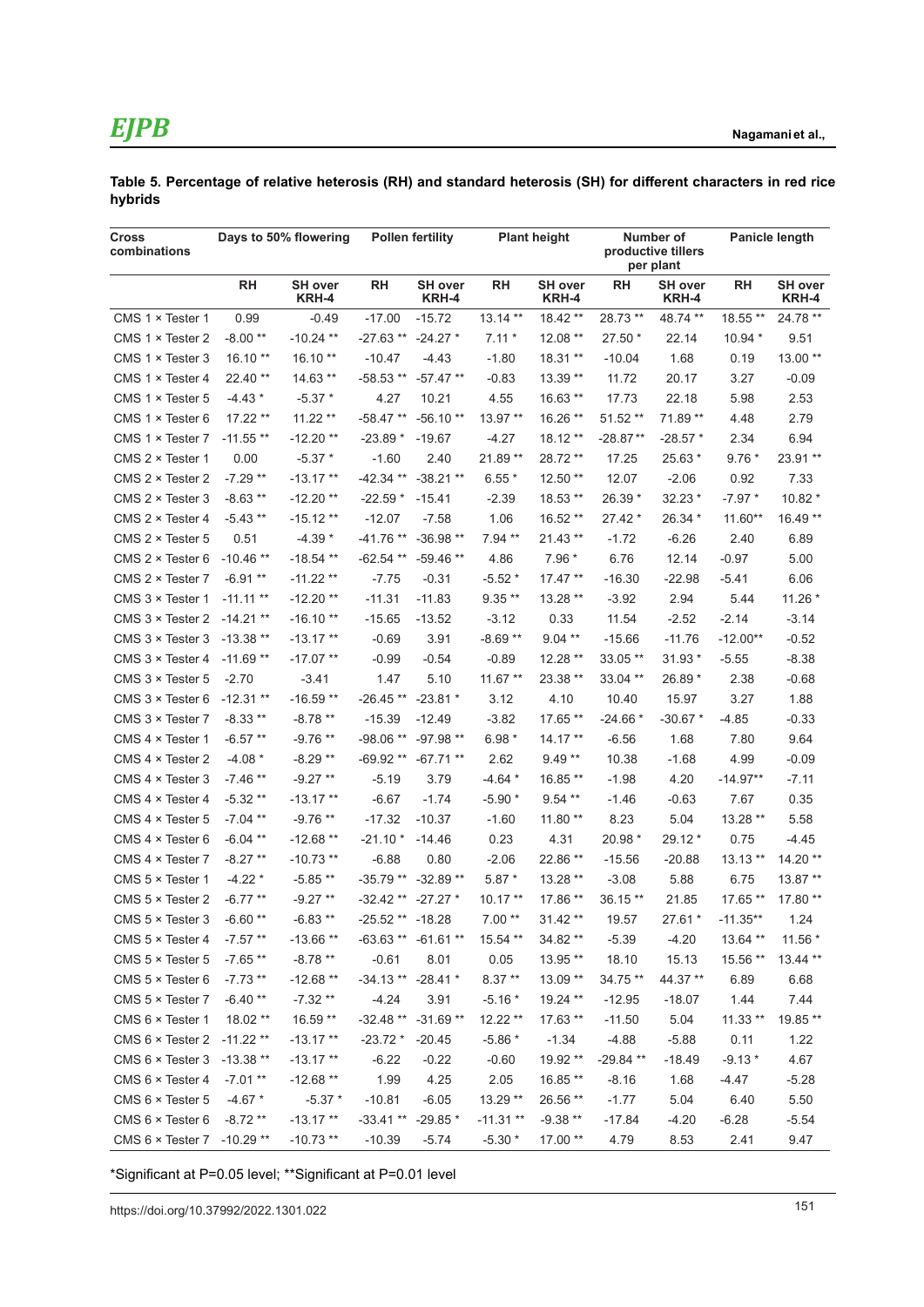#### **Table 5. Continued**

| <b>Cross</b><br>combinations      | Number of spikelets per<br>panicle |                         |             | <b>Spikelet fertility</b> |             | 1000-grain weight    | Grain yield per plant |                      |  |
|-----------------------------------|------------------------------------|-------------------------|-------------|---------------------------|-------------|----------------------|-----------------------|----------------------|--|
|                                   | <b>RH</b>                          | <b>SH over</b><br>KRH-4 | <b>RH</b>   | <b>SH over</b><br>KRH-4   | <b>RH</b>   | <b>SH over KRH-4</b> | RН                    | <b>SH over KRH-4</b> |  |
| CMS 1 × Tester 1                  | $11.53$ **                         | 31.38 **                | $-10.65**$  | $-19.62**$                | 19.56 **    | $21.69**$            | $8.73**$              | 34.94 **             |  |
| $CMS 1 \times Tester 2$           | $-26.23**$                         | $16.47**$               | $-7.53**$   | $-14.14**$                | 23.84 **    | 38.09 **             | $-31.21**$            | $-7.82**$            |  |
| CMS $1 \times$ Tester 3           | $-23.22**$                         | 37.65 **                | $10.12**$   | $-1.73$ **                | 16.89 **    | 22.98 **             | 28.66 **              | 65.51 **             |  |
| CMS $1 \times$ Tester 4           | $11.70**$                          | 26.04 **                | $-12.27**$  | $-21.18**$                | $4.22**$    | 36.77 **             | $-16.73**$            | 24.11 **             |  |
| CMS $1 \times$ Tester 5           | $32.24$ **                         | 44.19 **                | $-39.20**$  | $-43.76**$                | 13.42**     | 42.62 **             | $-27.28**$            | $-1.80$              |  |
| CMS $1 \times$ Tester 6           | $-33.27**$                         | $-23.44$ **             | $-81.66**$  | $-83.09**$                | $10.20**$   | 26.65**              | $-54.48**$            | $-38.29**$           |  |
| CMS $1 \times$ Tester 7           | $-31.83**$                         | $3.10**$                | -67.20 **   | $-70.72**$                | $-22.91**$  | $-6.09**$            | -52.31 **             | $-37.03**$           |  |
| $CMS 2 \times Tester 1$           | $106.57**$                         | 123.64 **               | $19.17**$   | $-10.32**$                | $-17.80**$  | $1.88*$              | 48.12 **              | 88.92 **             |  |
| CMS $2 \times$ Tester 2           | $2.56**$                           | 52.14 **                | $-13.64$ ** | $-32.50**$                | $9.21**$    | 45.97**              | $-31.97**$            | $-6.49**$            |  |
| $CMS 2 \times Tester 3$           | $-20.85**$                         | 34.34 **                | 27.15 **    | $-5.21$ **                | $4.02**$    | 32.49 **             | $-11.19**$            | 17.31 **             |  |
| CMS $2 \times$ Tester 4           | $18.87**$                          | 22.80 **                | 22.15 **    | $-8.20**$                 | $-11.82**$  | 35.26 **             | $-21.44$ **           | 19.81 **             |  |
| CMS $2 \times$ Tester 5           | 40.67 **                           | 39.97 **                | 29.35 **    | 0.64                      | $-6.50**$   | 38.28 **             | $-15.79**$            | 16.61 **             |  |
| CMS $2 \times$ Tester 6           | $-26.15**$                         | -22.31 **               | $-6.37**$   | $-27.45**$                | $-27.27**$  | $-0.31$              | $-50.71**$            | $-31.49**$           |  |
| CMS $2 \times$ Tester 7           | $27.14**$                          | 80.15 **                | $-53.45**$  | $-65.29**$                | $-10.41**$  | 28.98 **             | $-27.78**$            | $-2.15$              |  |
| CMS 3 × Tester 1                  | $-7.77**$                          | $-4.29**$               | $-14.16**$  | $-16.79**$                | $23.11**$   | 25.54 **             | $-33.68**$            | $-23.70**$           |  |
| CMS $3 \times$ Tester 2           | $-16.59**$                         | 19.98 **                | $-19.55**$  | $-19.69**$                | $-12.78**$  | $-2.58**$            | $-42.41**$            | $-28.04$ **          |  |
| CMS $3 \times$ Tester 3           | $-46.68**$                         | $-11.89**$              | $-10.62**$  | $-13.99**$                | 50.49 **    | 58.62 **             | 39.80 **              | 67.18 **             |  |
| CMS $3 \times$ Tester 4           | $-26.64$ **                        | -27.51 **               | $-24.88**$  | $-27.26$ **               | $-1.78**$   | 29.08 **             | $-43.44$ **           | $-20.82**$           |  |
| CMS $3 \times$ Tester 5           | 42.37 **                           | 35.26 **                | $-9.85**$   | $-10.32**$                | $9.30**$    | 37.63 **             | $-16.15**$            | $5.63**$             |  |
| CMS $3 \times$ Tester 6           | $6.15**$                           | $6.89**$                | $-29.68**$  | $-30.27**$                | 34.72 **    | 55.08 **             | $-48.77**$            | $-35.19**$           |  |
| CMS $3 \times$ Tester 7           | $6.69**$                           | 46.37 **                | $-30.31**$  | $-32.92**$                | 18.34 **    | 44.37 **             | $-15.55**$            | $3.86*$              |  |
| CMS $4 \times$ Tester 1           | $21.32**$                          | $3.10**$                | $-30.03**$  | $-33.69**$                | $2.00**$    | 49.75 **             | -52.34 **             | $-29.34**$           |  |
| CMS $4 \times$ Tester 2 -10.35 ** |                                    | $12.11**$               | $-55.30**$  | $-56.34**$                | 33.62 **    | 109.17 **            | $-60.80**$            | $-38.01**$           |  |
| CMS $4 \times$ Tester 3           | $-44.11**$                         | $-18.16**$              | $-2.69**$   | $-8.47**$                 | $13.74**$   | 70.89 **             | $-43.23**$            | $-13.26$ **          |  |
| CMS $4 \times$ Tester 4           | 109.68 **                          | 67.77 **                | $-19.22**$  | $-23.53**$                | $-47.96**$  | $-8.28**$            | $-47.64$ **           | $-9.30**$            |  |
| CMS $4 \times$ Tester 5           | 85.41 **                           | 41.31 **                | $-3.75**$   | $-6.33**$                 | $-33.64$ ** | 13.32 **             | $-27.76**$            | 15.00 **             |  |
| CMS $4 \times$ Tester 6           | 34.54 **                           | $10.20**$               | $-29.24$ ** | $-31.37**$                | $3.45**$    | 65.48 **             | -50.84 **             | $-21.49**$           |  |
| CMS $4 \times$ Tester 7           | 93.76 **                           | 129.41 **               | $-15.76**$  | $-20.75**$                | 24.89 **    | 108.37 **            | $-8.95**$             | 42.22 **             |  |
| CMS $5 \times$ Tester 1           | $-0.40$                            | $5.35**$                | $-15.12**$  | $-28.41**$                | 4.13 **     | 65.88 **             | $-22.53**$            | 1.80                 |  |
| CMS $5 \times$ Tester 2           | $1.95***$                          | 48.70 **                | $-22.07**$  | $-32.02**$                | $-24.90**$  | 26.92**              | $-21.71**$            | $10.63$ **           |  |
| CMS $5 \times$ Tester 3           | 4.95 **                            | 75.51 **                | 11.97 **    | $-6.35**$                 | 29.94 **    | 111.45 **            | 60.99 **              | 118.86 **            |  |
| CMS $5 \times$ Tester 4           | $50.72**$                          | 51.93 **                | $-22.89**$  | $-35.05**$                | $-19.81**$  | 51.35**              | $-56.24$ **           | $-31.58**$           |  |
| CMS $5 \times$ Tester 5           | 72.87 **                           | 67.69 **                | $-31.90**$  | $-40.82**$                | $-11.96**$  | 61.32 **             | $-15.52**$            | 20.25 **             |  |
| CMS $5 \times$ Tester 6           | 60.19 **                           | 64.53 **                | $2.68**$    | $-11.11**$                | $-20.24$ ** | 37.54 **             | 17.86 **              | 68.39 **             |  |
| CMS 5 × Tester 7 -14.56 **        |                                    | 18.93**                 | $-56.88**$  | $-63.92**$                | $-31.02**$  | 23.69 **             | $-53.06**$            | $-34.59**$           |  |
| CMS $6 \times$ Tester 1           | 26.98 **                           | 39.76 **                | $-18.16**$  | $-20.49**$                | 15.43**     | 18.40**              | $-48.31**$            | $-21.08**$           |  |
| CMS 6 × Tester 2 -37.71 **        |                                    | $-6.47**$               | $-44.90**$  | $-44.87**$                | 37.85 **    | 54.80 **             | $-56.36**$            | $-29.05**$           |  |
| CMS 6 × Tester 3 -29.39 **        |                                    | $21.11**$               | $1.23*$     | $-2.36**$                 | $13.73**$   | 20.55 **             | $-44.99**$            | $-13.51**$           |  |
| CMS $6 \times$ Tester 4           | $-0.64$                            | $4.43**$                | $-34.70**$  | $-36.63**$                | $-0.69$     | $31.11**$            | $-55.18**$            | $-20.38**$           |  |
| CMS $6 \times$ Tester 5           | $33.03$ **                         | 34.76 **                | $-3.39**$   | $-3.67**$                 | $5.86**$    | 33.94 **             | $-8.88**$             | 49.08 **             |  |
| CMS $6 \times$ Tester $6$         | $4.51**$                           | 11.82 **                | $-13.29**$  | $-13.82**$                | $-1.56*$    | 13.91 **             | $-58.41**$            | $-31.74$ **          |  |
| CMS $6 \times$ Tester 7           | $-1.42*$                           | 41.45 **                | $-30.72**$  | $-33.16**$                | 53.44 **    | 88.12**              | $-23.85**$            | 22.31 **             |  |

\*Significant at P=0.05 level; \*\*Significant at P=0.01 level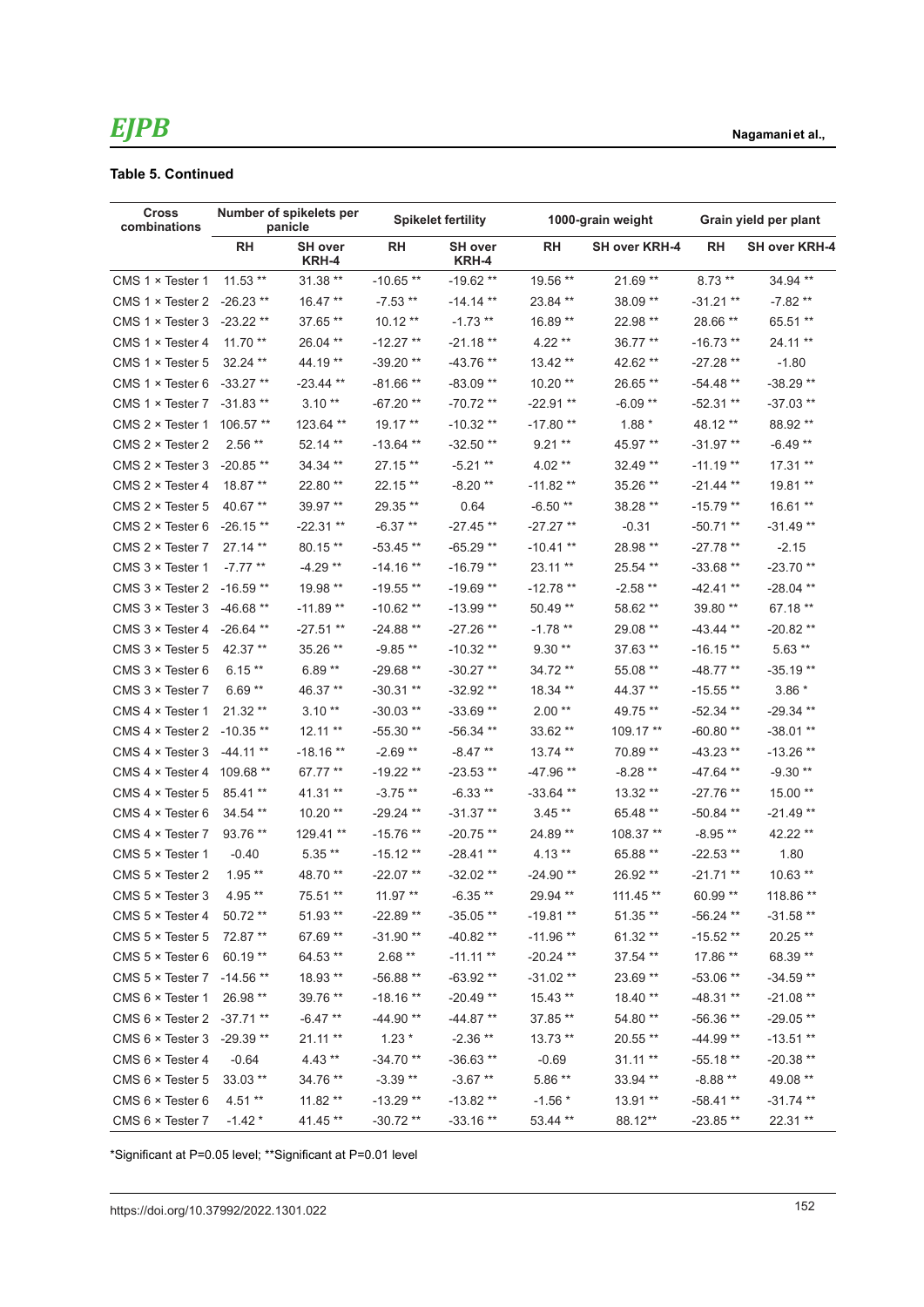For spikelet fertility, cross combination CMS 3 × IET-14757 exhibited significant mid parent heterosis (29.68%). While, no single hybrid exhibited significant positive standard heterosis over the check KRH-4. The hybrid combination CMS 4 × MUKTHI recorded highest heterosis over mid parent (109.68%) and over the commercial check KRH-4 (67.77%) for number of spikelets per panicle. Faiz *et al.* (2006) reported significant positive heterosis for number of grains per panicle which in turn directly contributes to grain yield. The hybrid combination CMS  $6 \times$  MSN-98 showed highest mid parent heterosis (53.44%) and standard heterosis over the check KRH-4 (88.12%) for 1000-grain weight. Gnanasekaran (2006) reported significant heterosis for 1000-grain weight.

Grain yield is a complex trait as it is a multiplicative end product of several yield attributing components. Many hybrids showed positive significant heterosis for this trait. The range of relative heterosis recorded ranged from -60.80 (CMS 4 × NSN-1-298) to 60.99 per cent (KCMS 5 × MSN-10-3). Considering commercial check KRH-4, the crosses CMS 5 × MSN-10-3, CMS 2 × ME-19 and CMS 5 × IET-14757 exhibited higher grain yield and standard heterosis. Hence, these hybrids could be further tested in multi-location trails before go for commercial cultivation. Gokulakrishnan and Kumar (2013) reported relative heterosis from -29.32 to 65.73 per cent for grain yield while working on rice crop.

From the study, among the lines CMS 2 had significant *gca* effects in desired direction for important yield contributing traits *viz.,* panicle length, number of productive tillers per plant, spikelet fertility, number of spikelets per panicle and 1000-grain weight. Similarly, among the testers, MO-21, MSN-10-3 and ME-19 were found superior general combiners for spikelet fertility, plant height, spikelet number per panicle and grain yield per plant. The crosses CMS-1 × ME-19, CMS-2 × IET-14757 and CMS-4 × MSN-98 were identified as most promising hybrids for grain yield based on sca effect and standard heterosis over commercial check KRH-4. Hence, these promising hybrids need further testing in multi-location yield trials to exploit their heterotic potential for the development of successful red rice hybrid in the future days.

#### **REFERENCES**

- Abhinav, S. and Motiramani, N. K. 2006. Combining ability analysis for yield and yield contributing traits using cytoplasmic male sterility-fertility restoration system in rice hybrids. *Jordan J. Agril. Sci.,* **2**(1):29-34.
- Ahuja, U., Ahuja, S. C., Thakras, R. and Singh, R. K. 2008. Rice- A Nutraceutical. *Asian Agri. Hist.,* **12** (2): 93- 108.
- Arunachalam, V. and Bandopadhyay, A. 1979. Are "Multiple cross- multiple pollen hybrids" an answer for

productive populations in *Brassica campestris* variety brown serson. Part 1: Methods for studying 'Mucromphs'. *Theor. Appl*. *Genet*., **54** (5): 203- 207. [\[Cross Ref\]](https://doi.org/10.1007/BF00267708)

- Bagheri, N. and Jelodar, N. B. 2010. Heterosis and combining ability analysis for yield and yield related traits in hybrid rice. *Int. J. Biol.*, **2**(2): 222-231. [\[Cross Ref\]](https://doi.org/10.5539/ijb.v2n2p222)
- Barhate, K. K., Borole, D. N. and Misal, R. A. 2021. Heterosis for yield and yield contributing characters in rice (*Oryza sativa* L.). *Journal of Pharmacognosy and Phytochemistry*, **10**(3): 384-389. [\[Cross Ref\]](https://doi.org/10.20546/ijcmas.2021.1006.022)
- Damodar, R, S., Sudheer, K., Surender, R. and Srijan, A. 2014. Combining ability studies in the selected parents and hybrids in rice (*Oryza sativa* L.). *Int. J. Pure. Appl Biosci.*, **2**(4): 271-279.
- Desai, A. S. 2012. Molecular characterization of red rice genotypes (*Oryza sativa* L.). *M. Sc. (Agri.) Thesis, Anand Agric. Univ,* Gujarat (India).
- Dwivedi, D. K. and Pandey, M. P. 2012. Gene action and heterosis for yield and associated traits in indica and tropical japonica crosses of rice (*Oryza sativa* L.) involving wide compatibility genes. *Int. J. Plant Breed, Genet.,* **6**(3): 140-150. [\[Cross Ref\]](https://doi.org/10.3923/ijpbg.2012.140.150)
- Faiz, F. A., Sabar, M., Awan, T. H., Ijaz, M. and Manzoor, M. 2006. Heterosis and combining ability analysis in basmati rice hybrids. *J. Anim. Pl. Sci.,* **16**(2): 56-59.
- Gnanasekaran, M., Vivekanandan, P. and Muthuramu, S. 2006. Combining ability and heterosis for yield and grain quality in two-line rice (*Oryza sativa* L.) hybrids. *Indian. J. Genet.,* **66**(1): 6-9.
- Gokulakrishnan, J. and Kumar, S. 2013. Heterotic studies using cytoplasmic male sterile lines for enhancing yield attributed traits in rice (*Oryza sativa* L.). *Int. J. Curr. Res.,* **5**(1): 27-29.
- Hussain, W. and Sanghera, G. S. 2012. Exploitation of heterosis in rice (*Oryza sativa* L.) using CMS system under temperate conditions. *Electronic Journal of Plant Breeding,* **3**(1): 695-700.
- Hussein, F. A. 2021. Heterosis and combining ability of some colored rice genotypes for yield characteristics and grain micronutrient content using line × tester analysis. *Journal of Plant Production*, **12**(6): 635- 643. [\[Cross Ref\]](https://doi.org/10.21608/jpp.2021.78615.1032)
- Indiastat. Agriculture production. 2019-20. [http://www.](http://www.indiastat.com) [indiastat.com.](http://www.indiastat.com)
- Jagadeesan, S. and Ganesan, J. 2006. Combining ability studies in rice (*Oryza sativa* L.). *Indian. J. Agric. Res.,* **40** (2): 139 – 142.

153 https://doi.org/10.37992/2022.1301.022